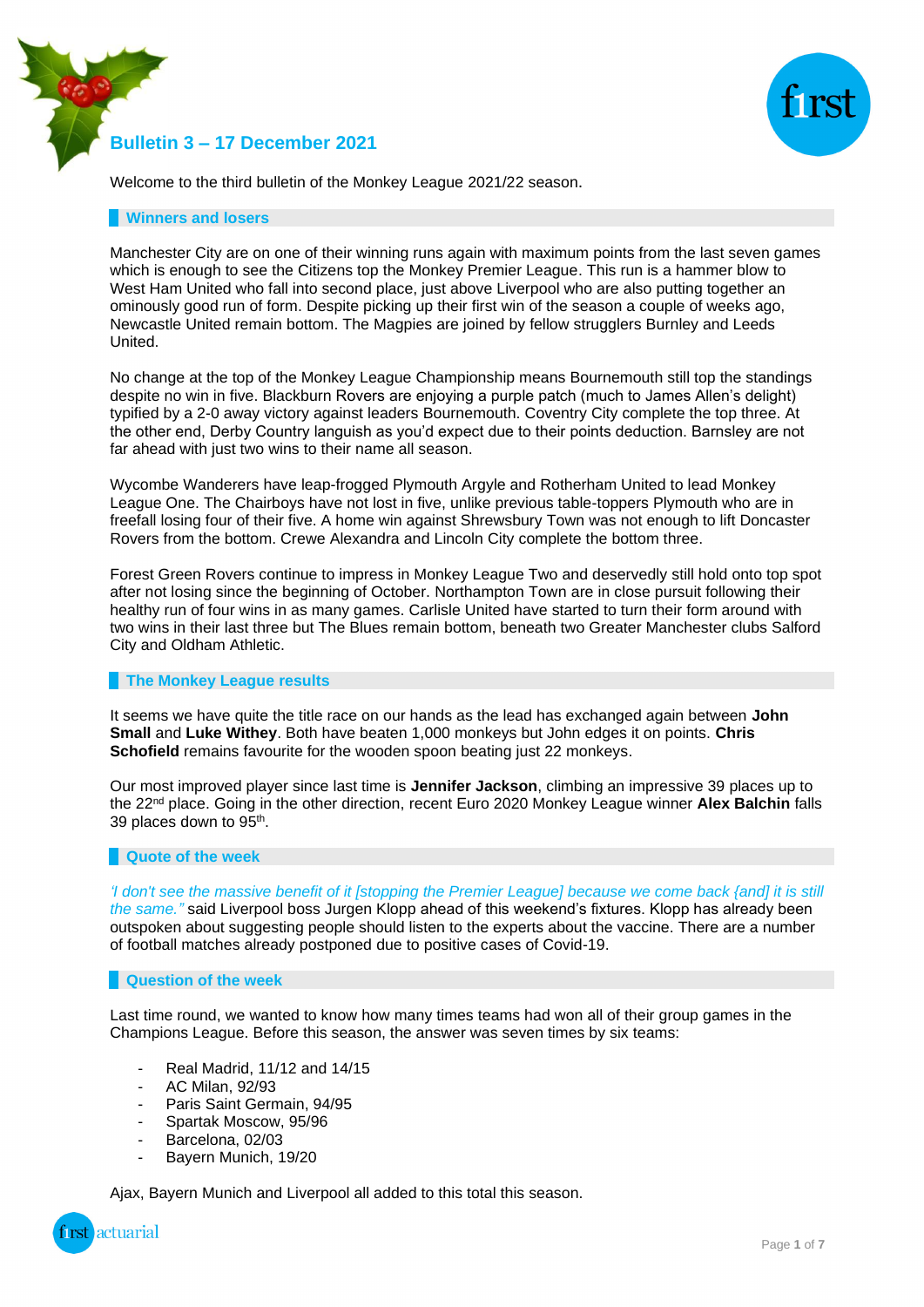



This week Sergio Aguero announced his retirement from the game following diagnosis of cardiac arrhythmia. We would like to know where does he rank in the Premier League's all time top scorers?

**Neil Kennedy**

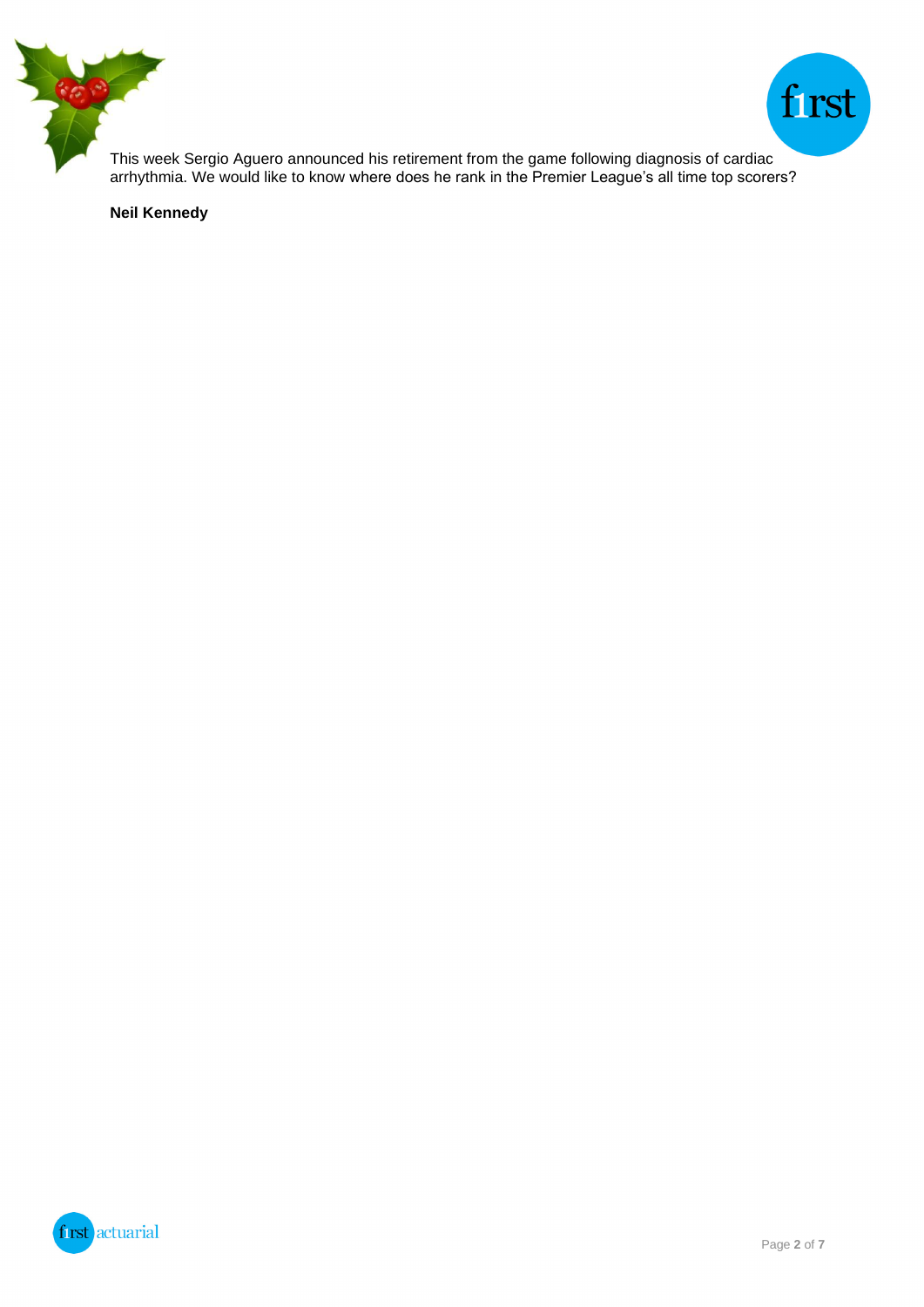

# **Monkey League Handicap tables**

|                | <b>Premier Division</b> | Played | <b>Points</b> | H'cap | <b>Total</b> |
|----------------|-------------------------|--------|---------------|-------|--------------|
| 1              | <b>Man City</b>         | 17     | 41            | 0.0   | 41.0         |
| $\overline{2}$ | <b>West Ham</b>         | 16     | 28            | 12.2  | 40.2         |
| з              | <b>Liverpool</b>        | 16     | 37            | 2.9   | 39.9         |
| 4              | Chelsea                 | 16     | 36            | 2.9   | 38.9         |
| 5              | <b>Brentford</b>        | 16     | 20            | 18.1  | 38.1         |
| 6              | <b>Crystal Palace</b>   | 16     | 19            | 16.8  | 35.8         |
| 7              | <b>Wolves</b>           | 16     | 21            | 14.3  | 35.3         |
| 8              | <b>Aston Villa</b>      | 17     | 22            | 12.5  | 34.5         |
| q              | <b>Arsenal</b>          | 16     | 26            | 8.0   | 34.0         |
| 10             | <b>Brighton</b>         | 15     | 20            | 12.6  | 32.6         |
| 11             | <b>Tottenham</b>        | 14     | 25            | 6.6   | 31.6         |
|                | 12 Watford              | 16     | 13            | 18.5  | 31.5         |
| 13             | Leicester               | 16     | 22            | 8.8   | 30.8         |
|                | <b>14 Southampton</b>   | 16     | 16            | 14.7  | 30.7         |
| 15             | <b>Norwich</b>          | 17     | 10            | 20.6  | 30.6         |
| 16             | <b>Man United</b>       | 16     | 27            | 3.4   | 30.4         |
| 17.            | <b>Everton</b>          | 16     | 18            | 10.9  | 28.9         |
| 18             | Leeds                   | 17     | 16            | 12.5  | 28.5         |
| 19             | <b>Burnley</b>          | 15     | 11            | 15.8  | 26.8         |
| 20             | <b>Newcastle</b>        | 16     | 10            | 16.4  | 26.4         |

|                | Championship                | Played | <b>Points</b> | H'cap | <b>Total</b> |
|----------------|-----------------------------|--------|---------------|-------|--------------|
| 1              | <b>Bournemouth</b>          | 22     | 43            | 3.8   | 46.8         |
| $\overline{2}$ | <b>Blackburn Rovers</b>     | 22     | 39            | 7.7   | 46.7         |
| з              | <b>Coventry</b>             | 22     | 34            | 11.5  | 45.5         |
| 4              | <b>Fulham</b>               | 22     | 45            | 0.0   | 45.0         |
| 5              | <b>Huddersfield</b>         | 22     | 30            | 13.4  | 43.4         |
| 6              | <b>OPR</b>                  | 21     | 35            | 8.2   | 43.2         |
| 7              | <b>West Brom</b>            | 22     | 40            | 1.9   | 41.9         |
| 8              | <b>Stoke</b>                | 22     | 35            | 5.7   | 40.7         |
| 9              | <b>Blackpool</b>            | 22     | 27            | 13.4  | 40.4         |
| 10             | <b>Millwall</b>             | 22     | 30            | 9.6   | 39.6         |
| 11             | <b>Luton Town</b>           | 22     | 29            | 9.6   | 38.6         |
|                | 12 Preston                  | 22     | 28            | 10.5  | 38.5         |
|                | 13 Birmingham               | 22     | 27            | 11.5  | 38.5         |
|                | <b>14 Nottingham Forest</b> | 22     | 31            | 5.7   | 36.7         |
| 15             | <b>Bristol City</b>         | 22     | 27            | 9.6   | 36.6         |
| 16             | Middlesbrough               | 22     | 30            | 5.7   | 35.7         |
| 17             | Hull                        | 22     | 23            | 11.5  | 34.5         |
|                | 18 Swansea                  | 22     | 27            | 6.7   | 33.7         |
|                | 19 Peterborough             | 22     | 19            | 13.4  | 32.4         |
| 20             | <b>Sheffield United</b>     | 21     | 29            | 1.8   | 30.8         |
|                | 21 Reading                  | 22     | 21            | 9.6   | 30.6         |
|                | 22 Cardiff City             | 22     | 22            | 4.8   | 26.8         |
|                | 23 Barnsley                 | 22     | 13            | 7.7   | 20.7         |
|                | 24 Derby                    | 22     | 4             | 11.5  | 15.5         |

|                         | <b>Sky Bet League 1</b>    | Played | <b>Points</b> | H'cap | <b>Total</b> |
|-------------------------|----------------------------|--------|---------------|-------|--------------|
| 1                       | Wycombe                    | 22     | 42            | 5.7   | 47.7         |
| $\overline{\mathbf{2}}$ | <b>Rotherham</b>           | 21     | 44            | 3.7   | 47.7         |
| з                       | <b>Plymouth Argyle</b>     | 22     | 37            | 8.1   | 45.1         |
| 4                       | <b>Wigan Athletic</b>      | 20     | 42            | 2.2   | 44.2         |
| 5                       | <b>Oxford United</b>       | 21     | 39            | 4.6   | 43.6         |
| 6                       | <b>Sunderland</b>          | 21     | 42            | 0.0   | 42.0         |
| 7                       | <b>Accrington Stanley</b>  | 22     | 30            | 10.0  | 40.0         |
| 8                       | <b>MK Dons</b>             | 21     | 35            | 4.6   | 39.6         |
| 9                       | <b>Cheltenham</b>          | 21     | 28            | 11.4  | 39.4         |
|                         | 10 Sheffield Wednesday     | 22     | 37            | 1.9   | 38.9         |
| 11                      | <b>Cambridge United</b>    | 22     | 26            | 12.4  | 38.4         |
|                         | 12 Portsmouth              | 22     | 36            | 2.4   | 38.4         |
|                         | <b>13 Burton Albion</b>    | 22     | 28            | 7.7   | 35.7         |
|                         | <b>14 AFC Wimbledon</b>    | 20     | 25            | 10.4  | 35.4         |
|                         | 15 Morecambe               | 21     | 19            | 13.2  | 32.2         |
| 16                      | <b>Charlton Athletic</b>   | 22     | 29            | 2.9   | 31.9         |
| 17                      | <b>Bolton</b>              | 22     | 26            | 4.3   | 30.3         |
|                         | <b>18 Fleetwood Town</b>   | 21     | 21            | 8.2   | 29.2         |
|                         | <b>19 Ipswich Town</b>     | 22     | 28            | 1.0   | 29.0         |
|                         | 20 Shrewsbury Town         | 21     | 19            | 8.2   | 27.2         |
| 21                      | Gillingham                 | 22     | 17            | 9.6   | 26.6         |
|                         | 22 Lincoln City            | 21     | 22            | 3.7   | 25.7         |
| 23                      | <b>Crewe Alexandra</b>     | 22     | 15            | 8.6   | 23.6         |
|                         | <b>24 Doncaster Rovers</b> | 21     | 16            | 6.8   | 22.8         |

|                | <b>Sky Bet League 2</b>    | Played | <b>Points</b> | H'cap | <b>Total</b> |
|----------------|----------------------------|--------|---------------|-------|--------------|
| 1              | <b>Forest Green Rovers</b> | 20     | 44            | 3.5   | 47.5         |
| $\overline{2}$ | <b>Northampton</b>         | 21     | 40            | 4.6   | 44.6         |
| з              | <b>Sutton United</b>       | 21     | 33            | 11.0  | 44.0         |
| 4              | <b>Swindon</b>             | 20     | 33            | 7.0   | 40.0         |
| 5              | <b>Newport County</b>      | 21     | 34            | 5.9   | 39.9         |
| 6              | <b>Port Vale</b>           | 21     | 35            | 4.6   | 39.6         |
| 7              | <b>Harrogate Town</b>      | 21     | 30            | 7.3   | 37.3         |
| 8              | <b>Exeter</b>              | 21     | 33            | 3.7   | 36.7         |
| 9              | <b>Tranmere</b>            | 20     | 32            | 4.3   | 36.3         |
| 10             | <b>Hartlepool</b>          | 21     | 27            | 9.1   | 36.1         |
|                | 11 Walsall                 | 21     | 28            | 6.8   | 34.8         |
|                | 12 Leyton Orient           | 21     | 31            | 3.2   | 34.2         |
|                | 13 Crawley Town            | 20     | 25            | 8.7   | 33.7         |
|                | 14 Mansfield               | 21     | 29            | 2.7   | 31.7         |
|                | <b>15 Barrow</b>           | 20     | 22            | 9.6   | 31.6         |
|                | 16 Rochdale                | 21     | 24            | 5.9   | 29.9         |
| 17             | <b>Bristol Rovers</b>      | 21     | 26            | 2.7   | 28.7         |
|                | 18 Bradford City           | 21     | 26            | 2.3   | 28.3         |
|                | 19 Stevenage               | 20     | 19            | 8.7   | 27.7         |
|                | 20 Colchester Utd          | 20     | 22            | 5.7   | 27.7         |
|                | 21 Scunthrope              | 21     | 16            | 10.0  | 26.0         |
|                | 22 Oldham Athletic         | 21     | 16            | 8.2   | 24.2         |
|                | 23 Salford City            | 20     | 24            | 0.0   | 24.0         |
|                | 24 Carlisle                | 21     | 19            | 4.6   | 23.6         |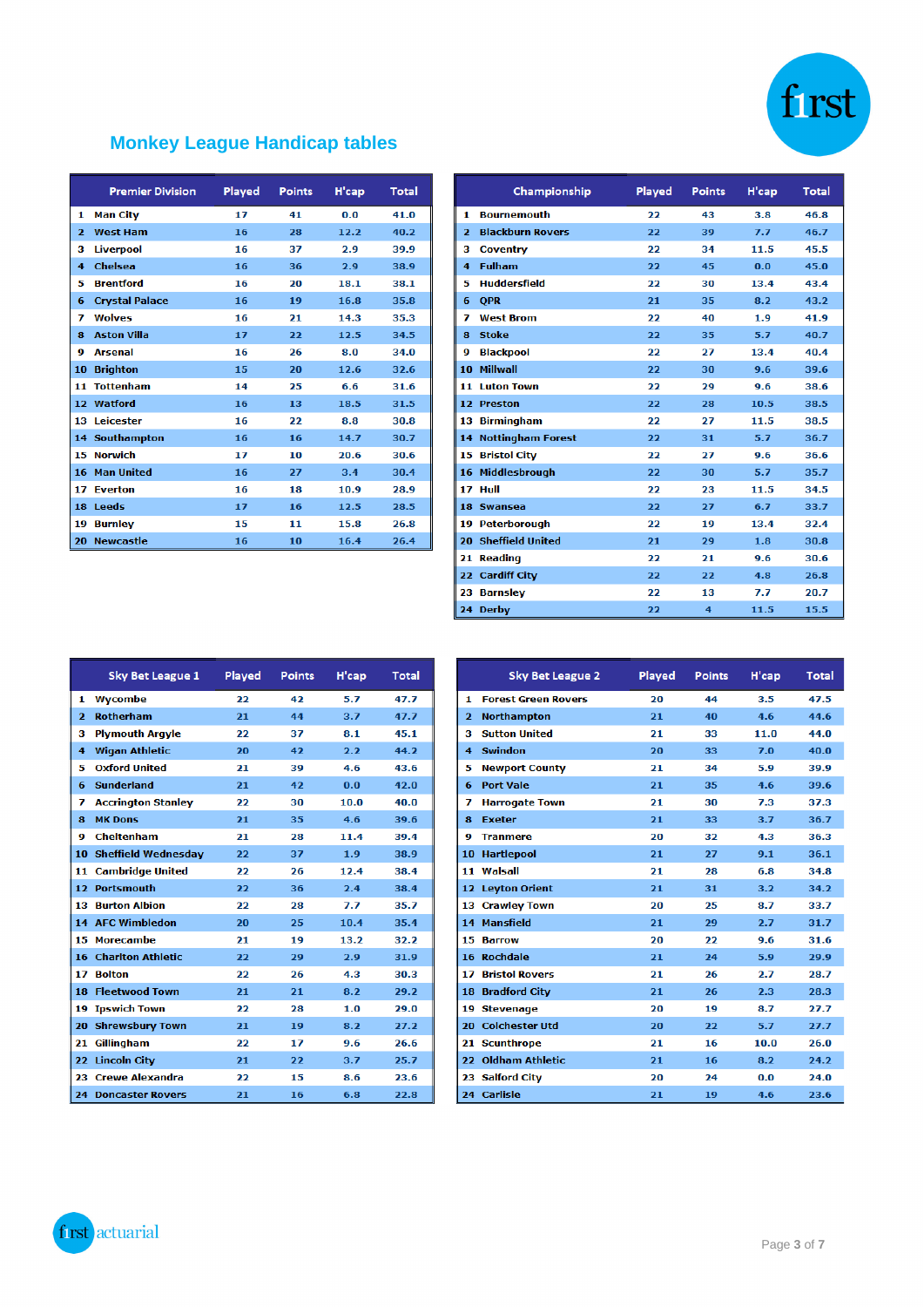

## **Results**

| <b>Position</b>         | <b>Name</b>                  | <b>Monkeys beaten</b> | <b>Points</b> |  |
|-------------------------|------------------------------|-----------------------|---------------|--|
| 1                       | John Small*****              | 1,000                 | 261.2         |  |
| $\overline{2}$          | <b>Luke Withey</b>           | 1,000                 | 260.8         |  |
| 3                       | Craig Walker*****            | 997                   | 225.5         |  |
| $\overline{\mathbf{4}}$ | James Gardner***             | 990                   | 211.6         |  |
| 5                       | Jonathan Hugh****            | 989                   | 207.5         |  |
| $6\phantom{1}$          | <b>Andrew Pritchard*****</b> | 989                   | 207.4         |  |
| $\overline{7}$          | <b>Julian Hope</b>           | 989                   | 203.6         |  |
| 8                       | Paul Marriott*****           | 989                   | 203.5         |  |
| 9                       | Dale Walmsley*****           | 989                   | 200.8         |  |
| 10                      | Jon Wilkes**                 | 988                   | 199.8         |  |
| 11                      | <b>Rob Hurst</b>             | 982                   | 191.5         |  |
| 12                      | Daniel Sirl***               | 981                   | 189.5         |  |
| 13                      | <b>Ryan Phagurey</b>         | 979                   | 186.6         |  |
| 14                      | Marcos Abreu*                | 975                   | 180.7         |  |
| 15                      | Matt Such*****               | 968                   | 175.1         |  |
| 16                      | Nick Saxton***               | 960                   | 172.2         |  |
| 17                      | Lance Havell*****            | 959                   | 171.6         |  |
| 18                      | <b>Joe Pilcher</b>           | 953                   | 168.8         |  |
| 19                      | James Allen*****             | 952                   | 168.0         |  |
| 20                      | Benjamin Robinson*           | 935                   | 164.6         |  |
| 21                      | Andrew Grant***              | 931                   | 163.5         |  |
| 22                      | Jennifer Jackson*<br>929     |                       | 162.3         |  |
| 23                      | Tim Barlow*****              | 927                   | 161.4         |  |
| 24                      | <b>Michael O'Donnell</b>     | 924                   | 160.3         |  |
| 25                      | Doug Huggins**               | 920                   | 159.6         |  |
| 26                      | Gary Symons****              | 917                   | 158.4         |  |
| 27                      | Helen Butters*****           | 905                   | 156.3         |  |
| 28                      | Stephen Kilgannon*****       | 903                   | 155.7         |  |
| 29                      | Chris Chivers*****           | 900                   | 154.8         |  |
| 30                      | Emma Robinson******          | 895                   | 153.4         |  |
| 31                      | Robin Holderness******       | 894                   | 153.3         |  |
| 32                      | <b>Becky Thompson*****</b>   | 894                   | 153.2         |  |
| 33                      | Martin Blades*****           | 889                   | 152.0         |  |
| 34                      | <b>Andy Smyth</b>            | 875                   | 149.3         |  |

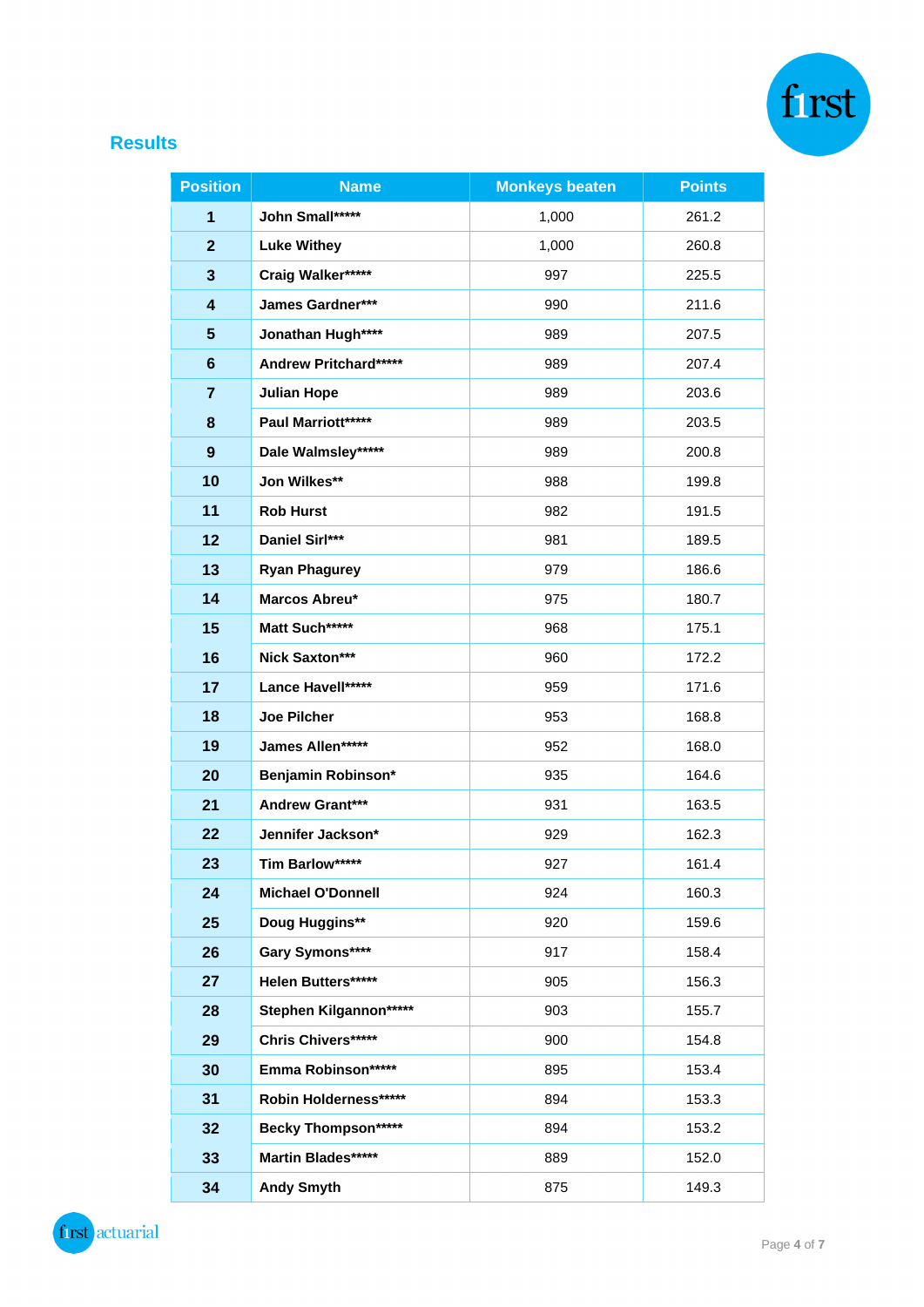| <b>Position</b> | <b>Name</b>                 | <b>Monkeys beaten</b> | <b>Points</b> |  |
|-----------------|-----------------------------|-----------------------|---------------|--|
| 35              | <b>Henry Grant</b>          | 872                   | 149.0         |  |
| 36              | Andy Illingworth**          | 872                   | 148.8         |  |
| 37              | Sean Delaney*****           | 864                   | 146.4         |  |
| 38              | Andy Hall*****              | 862                   | 145.9         |  |
| 39              | Kester Young*****           | 860                   | 145.0         |  |
| 40              | Peter Norman*****           | 855                   | 144.4         |  |
| 41              | Kenneth Wardhaugh*          | 854                   | 143.9         |  |
| 42              | Chas Goddard*****           | 841                   | 141.8         |  |
| 43              | <b>Caroline Parker*****</b> | 840                   | 141.3         |  |
| 44              | John McLeod*                | 825                   | 138.1         |  |
| 45              | <b>Michael Savidge</b>      | 824                   | 138.0         |  |
| 46              | <b>Graham Hutchings*</b>    | 799                   | 134.7         |  |
| 47              | <b>Jacob Smith</b>          | 790                   | 133.4         |  |
| 48              | lan Constable*****          | 777                   | 131.8         |  |
| 49              | Jane Carrington**           | 753                   | 128.8         |  |
| 50              | Ella Hy                     | 748                   | 128.3         |  |
| 51              | Abi Lee*                    | 733                   | 127.0         |  |
| 52              | Stan Hutchinson*****        | 722                   | 125.5         |  |
| 53              | Darren Goodall*****         | 714                   | 124.6         |  |
| 54              | Tony Barnard*****           | 702                   | 123.1         |  |
| 55              | Paul Landreth*****          | 702                   | 122.8         |  |
| 56              | Matthew Ward****            | 702                   | 122.8         |  |
| 57              | Greg Roberts*               | 700                   | 122.5         |  |
| 58              | Tim Poil*****               | 688                   | 121.2         |  |
| 59              | Philip Leary***             | 686                   | 121.0         |  |
| 60              | Kapil Sheth***              | 682                   | 120.6         |  |
| 61              | Marcus Johansson*****       | 669                   | 118.6         |  |
| 62              | George Kirrin*****          | 668                   | 118.4         |  |
| 63              | Roger Arnold*****           | 667                   | 118.2         |  |
| 64              | James Smith*****            | 660                   | 117.4         |  |
| 65              | Derek Allen***              | 660                   | 117.4         |  |
| 66              | <b>Stuart Briely*****</b>   | 652                   | 116.5         |  |
| 67              | Paul Devine*****            | 647                   | 115.5         |  |
| 68              | Neil Kennedy*****           | 610                   | 111.7         |  |
| 69              | Tim Jones*****              | 601                   | 110.5         |  |

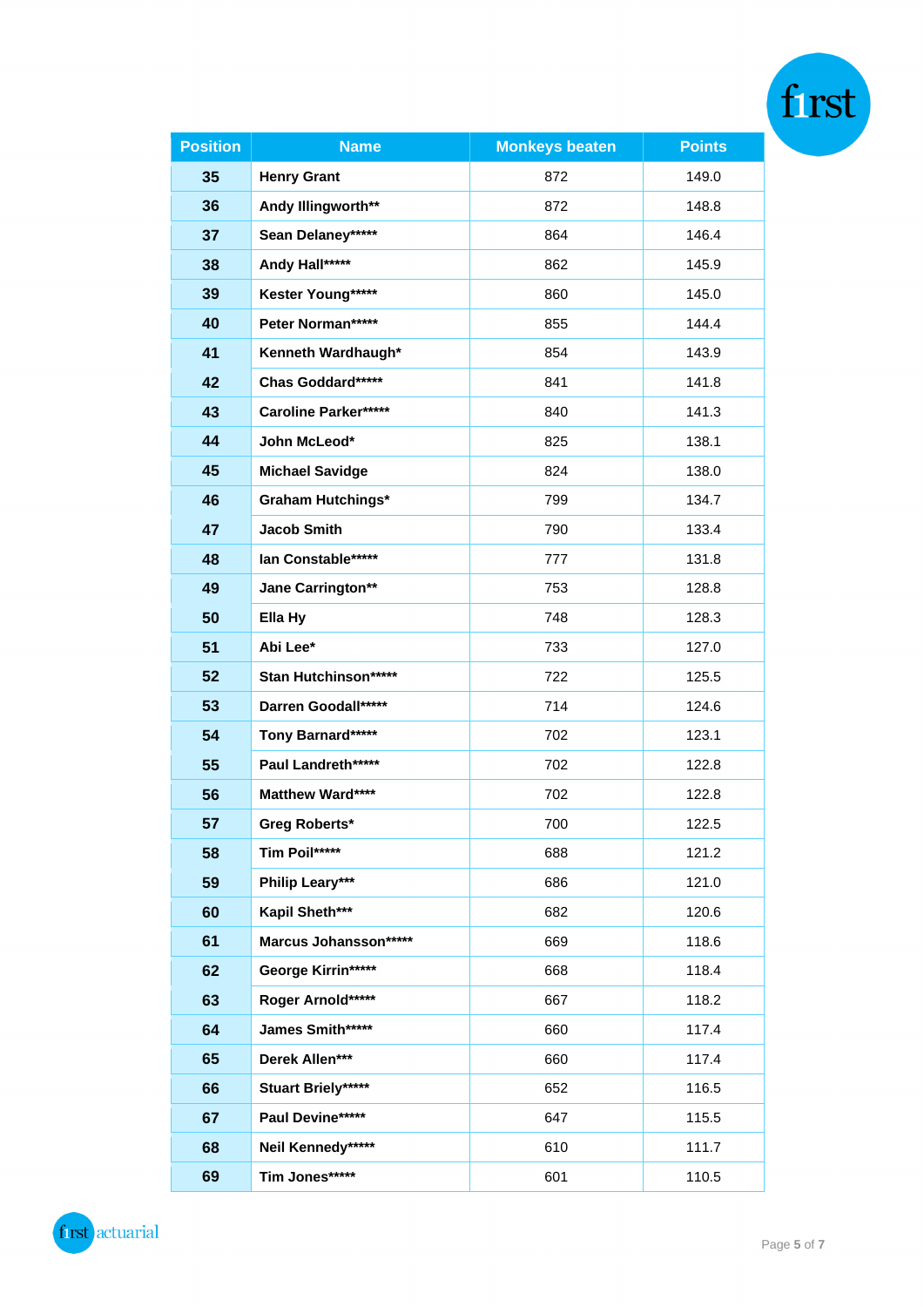| <b>Position</b> | <b>Name</b>                | <b>Monkeys beaten</b> | <b>Points</b> |
|-----------------|----------------------------|-----------------------|---------------|
| 70              | Ben Doran**                | 599                   | 110.2         |
| 71              | Dan Chapman*               | 593                   | 109.4         |
| 72              | Henry Tapper*****          | 583                   | 108.1         |
| 73              | Simon Redfern*****         | 576                   | 107.5         |
| 74              | Aaron Love*****            | 568                   | 106.8         |
| 75              | <b>Oliver Nicholls***</b>  | 568                   | 106.6         |
| 76              | <b>Anushka Patel</b>       | 561                   | 105.9         |
| 77              | Emma Lann                  | 534                   | 103.9         |
| 78              | Sandra Young*              | 532                   | 103.6         |
| 79              | Mike Common*               | 530                   | 103.6         |
| 80              | <b>Max Mauchline*****</b>  | 527                   | 103.2         |
| 81              | <b>Frasier Kings**</b>     | 476                   | 99.0          |
| 82              | Lauren Coulthard**         | 441                   | 95.7          |
| 83              | Mel Wilson*****            | 437                   | 95.1          |
| 84              | Mark Warnes*****           | 421                   | 93.0          |
| 85              | Jack Presswell***          | 420                   | 92.8          |
| 86              | Zoe Sadler*                | 371                   | 89.0          |
| 87              | Amrita Dasgupta****        | 360                   | 87.8          |
| 88              | <b>Colin Freeman*****</b>  | 344                   | 86.1          |
| 89              | <b>Jacobina Norris****</b> | 322                   | 83.4          |
| 90              | Wendy Ludman*****          | 320                   | 83.1          |
| 91              | Toni Johnson*****          | 315                   | 82.0          |
| 92              | Rob Young****              | 307                   | 81.0          |
| 93              | <b>Patrick Goudard</b>     | 301                   | 79.9          |
| 94              | Manjula Satheesan*****     | 301                   | 79.8          |
| 95              | Alex Balchin*              | 300                   | 79.1          |
| 96              | Mike Booth*****            | 290                   | 77.6          |
| 97              | Indleeb Rehman***          | 263                   | 73.8          |
| 98              | <b>Talha Gulzar</b>        | 241                   | 70.1          |
| 99              | Duncan Carter*****         | 225                   | 67.8          |
| 100             | <b>Freya Toovey</b>        | 219                   | 67.1          |
| 101             | Ben Law**                  | 188                   | 63.2          |
| 102             | Sharon Royston***          | 168                   | 61.0          |
| 103             | Keith Williams*****        | 162                   | 60.3          |
| 104             | Scott Harrison*****        | 144                   | 57.9          |